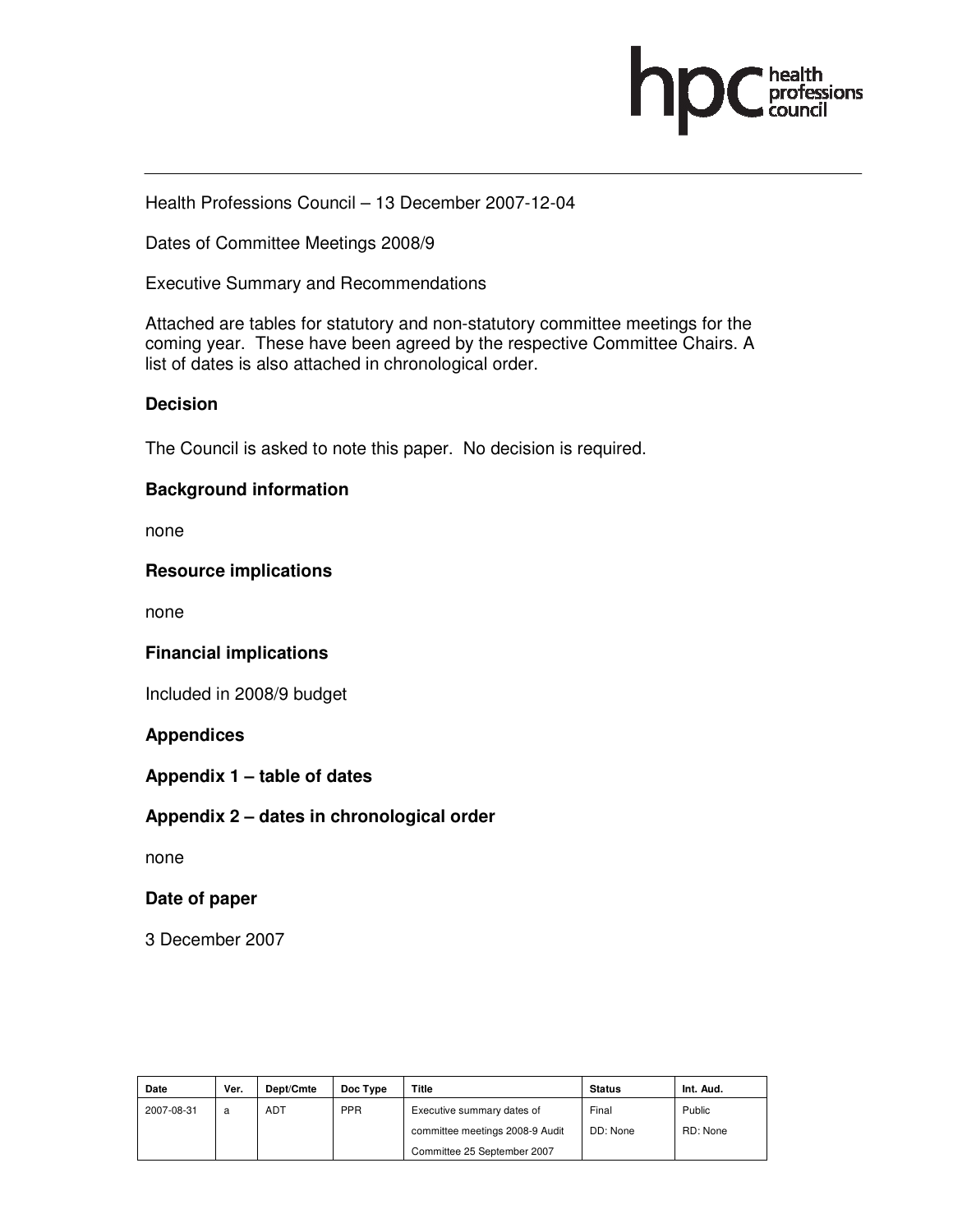# Thealth<br>professions<br>council

# **APPENDIX 1**

# **DATES OF COMMITTEE MEETINGS FOR 2008-9**

# **AUDIT COMMITTEE MEETINGS 2008-9**

- Friday 26 September 2008
- Wednesday 10 December 2008
- Thursday 26 February 2009
- Wednesday 24 June 2009

# **FINANCE AND RESOURCES COMMITTEE MEETINGS 2008-9**

- Thursday 31 July 2008
- Thursday 18 September 2008
- Monday 17 November 2008
- Wednesday 4 February 2009
- Thursday 5 March 2009 (Remuneration Committee only)
- Monday 16 March 2009
- Thursday 23 April 2009 (discretionary meeting, depending on items of business)
- Tuesday 23 June 2009

| Date           | Ver.     | Dept/Cmte      | Doc Type       | <b>Title</b>            | <b>Status</b>  | Int. Aud.      |
|----------------|----------|----------------|----------------|-------------------------|----------------|----------------|
| Error!         | Error!   | Error!         | Error!         | Error! Unknown document | Error!         | Error!         |
| <b>Unknown</b> | Unknown  | <b>Unknown</b> | <b>Unknown</b> | property name.          | <b>Unknown</b> | <b>Unknown</b> |
| document       | document | document       | document       |                         | document       | document       |
| property       | property | property       | property       |                         | property name. | property name. |
| name.          | name.    | name.          | name.          |                         | DD: Error!     | RD: Error!     |
|                |          |                |                |                         | <b>Unknown</b> | <b>Unknown</b> |
|                |          |                |                |                         | document       | document       |
|                |          |                |                |                         | property name. | property name. |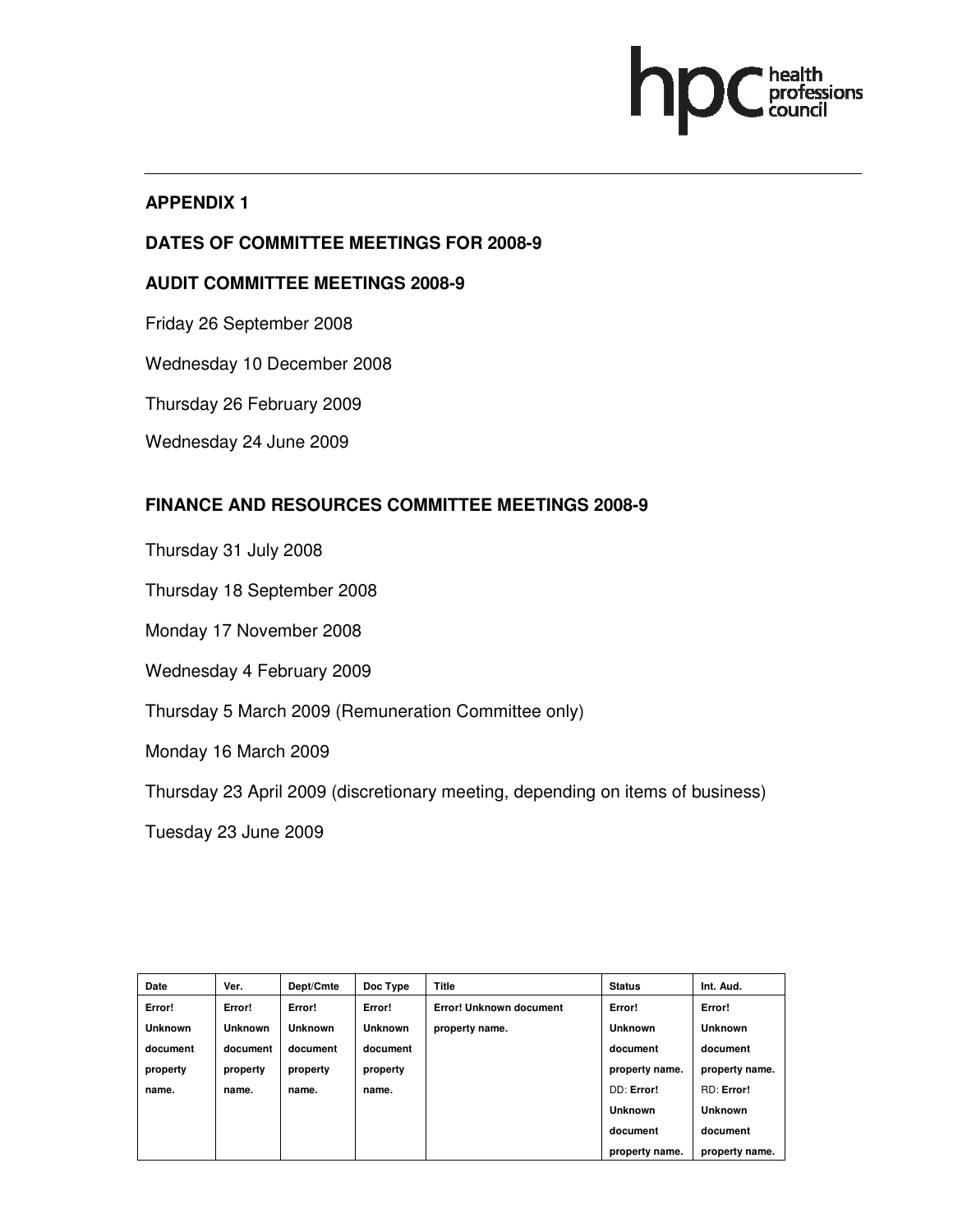## **EDUCATION AND TRAINING COMMITTEE AND PANEL MEETINGS 2008-9**

| Monday 18 August 2008      | Panel                       |
|----------------------------|-----------------------------|
| Thursday 25 September 2008 | <b>Committee and Panel</b>  |
| Thursday 30 October 2008   | Panel                       |
| Tuesday 2 December 2008    | <b>Committee and Panel</b>  |
| Monday 2 February 2009     | Panel                       |
| Thursday 26 March 2009     | <b>Committee and Panel</b>  |
| Wednesday 20 May 2009      | Panel (same day as Council) |
| Thursday 11 June 2009      | Committee and Panel         |

#### **CONDUCT AND COMPETENCE COMMITTEE & FORUM MEETINGS**

Wednesday 17 September 2008 – FTP Forum

**Friday 21 November 2008 – Conduct and Competence Committee** 

**Thursday 19 February 2009 – Conduct and Competence Committee** 

Friday 24 April 2009 – FTP Forum

## **HEALTH COMMITTEE & FORUM MEETINGS**

Wednesday 17 September 2008 – FTP Forum

**Friday 7 November 2008 – Health Committee** 

**Thursday 5 February 2009 – Health Committee** 

Friday 24 April 2009 – FTP Forum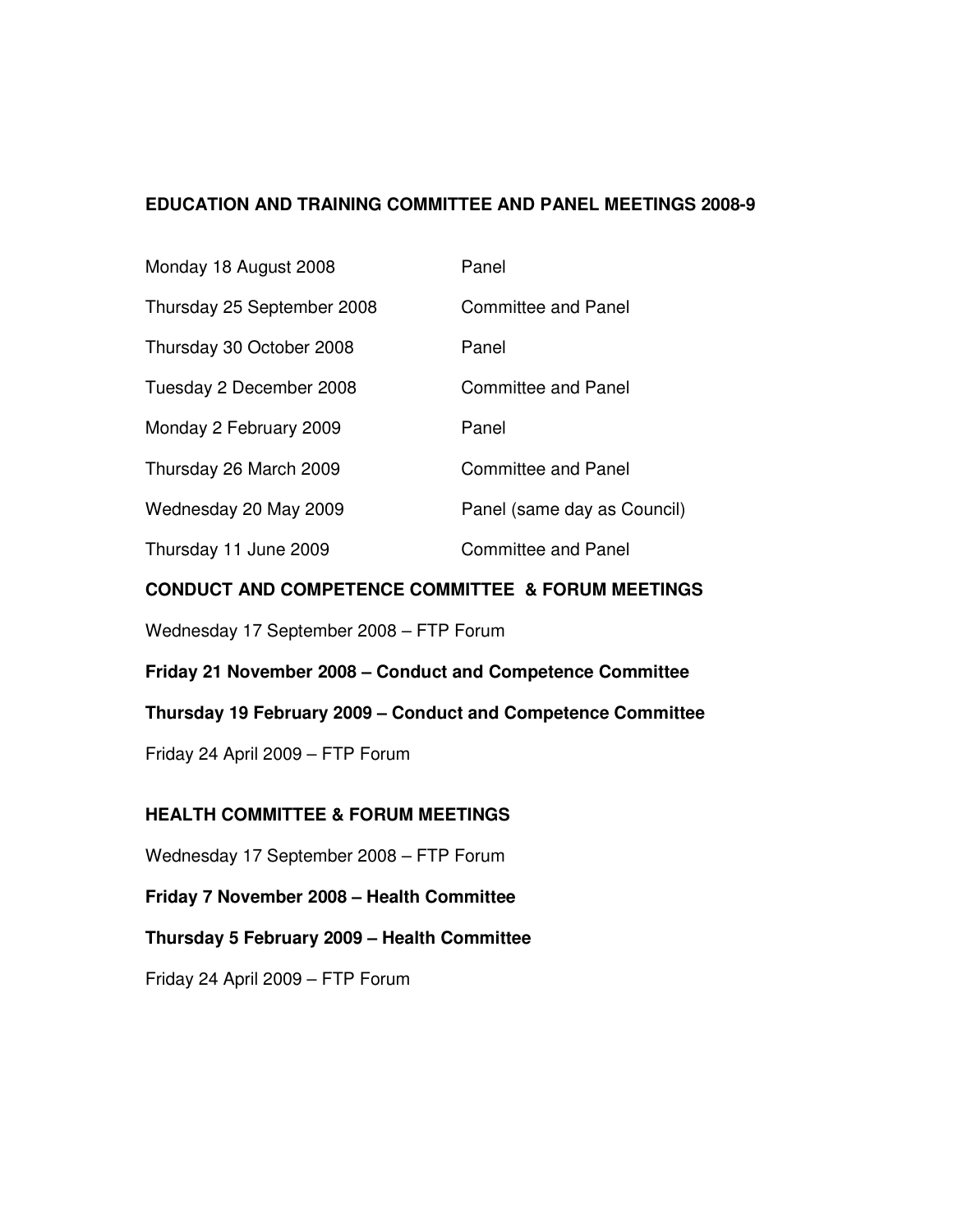# **INVESTIGATING COMMITTEE & FORUM MEETINGS**

Wednesday 17 September 2008 – FTP Forum

# **Friday 14 November 2008 – Investigating Committee**

# **Thursday 12 February 2009 – Investigating Committee**

Friday 24 April 2009 – FTP Forum

# **COMMUNICATIONS COMMITTEE MEETINGS**

Thursday 16 October 2008 Wednesday 21 January 2009 Monday 4 May 2009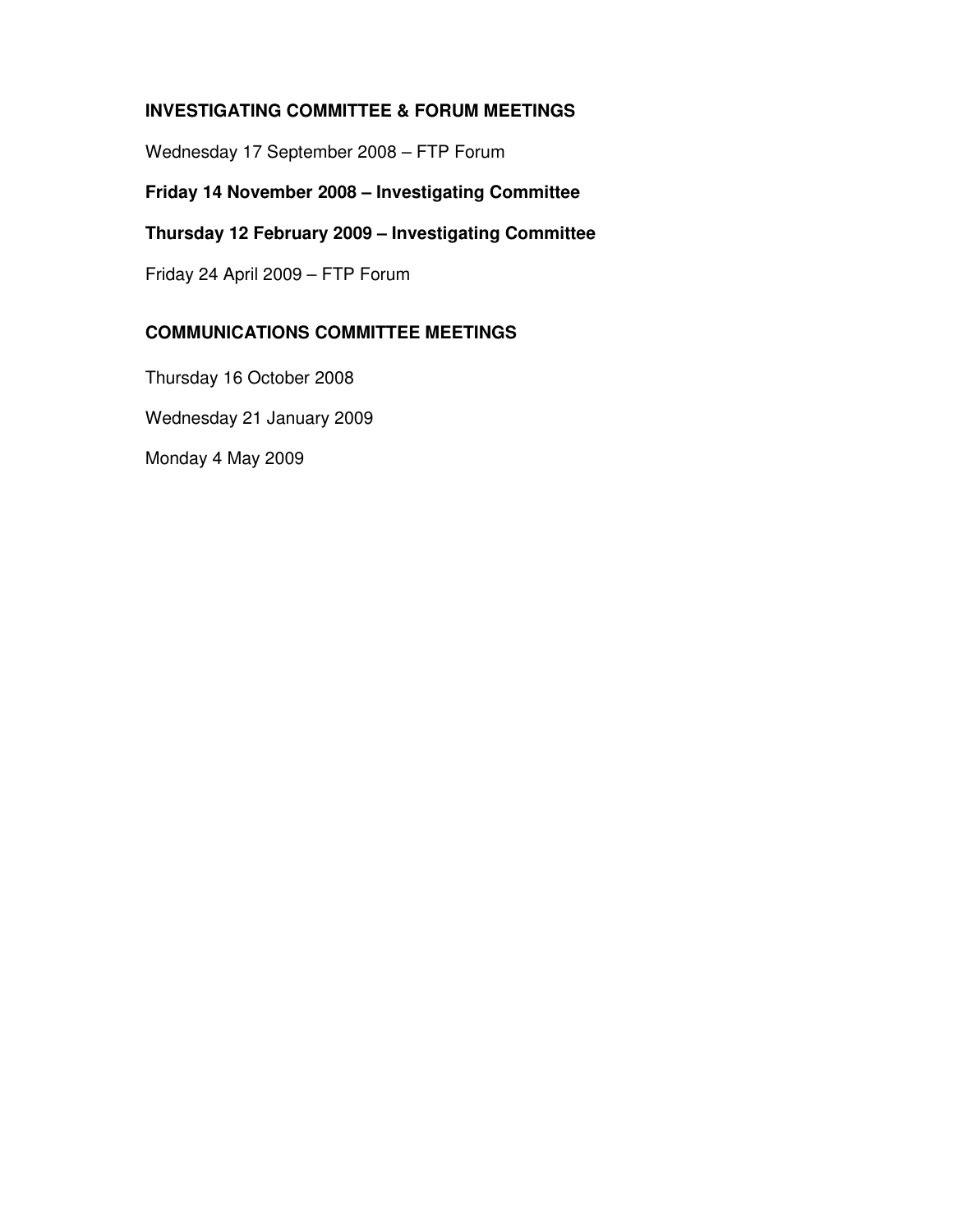# **Appendix 2**

Proposed Council and Committee meeting dates 2008-09

| Thursday 31 July 2008       | Finance                                                                 |
|-----------------------------|-------------------------------------------------------------------------|
| Monday 18 August 2008       | <b>ETC Panel</b>                                                        |
| Thursday 11 September 2008  | Council (and annual meeting)                                            |
| Wednesday 17 September 2008 | FTP Forum (Health, Investigating &<br>Conduct and Competence Committee) |
| Thursday 18 September 2008  | Finance                                                                 |
| Thursday 25 September 2008  | <b>ETC and Panel</b>                                                    |
| Friday 26 September 2008    | Audit                                                                   |
| Wednesday 1 October 2008    | Council meeting and away day                                            |
| Thursday 2 October 2008     | Away day                                                                |
| Thursday 16 October 2008    | <b>Communications Committee</b>                                         |
| Thursday 30 October 2008    | <b>ETC Panel</b>                                                        |
| Friday 7 November 2008      | <b>Health Committee</b>                                                 |
| Friday 14 November 2008     | <b>Investigating Committee</b>                                          |
| Monday 17 November 2008     | Finance                                                                 |
| Friday 21 November 2008     | <b>Conduct and Competence Committee</b>                                 |
| Tuesday 2 December 2008     | <b>ETC and Panel</b>                                                    |
| Wednesday 10 December 2008  | Audit                                                                   |
| Thursday 11 December 2008   | Council                                                                 |
| Wednesday 21 January 2009   | <b>Communications Committee</b>                                         |
| Wednesday 4 February 2009   | Finance                                                                 |